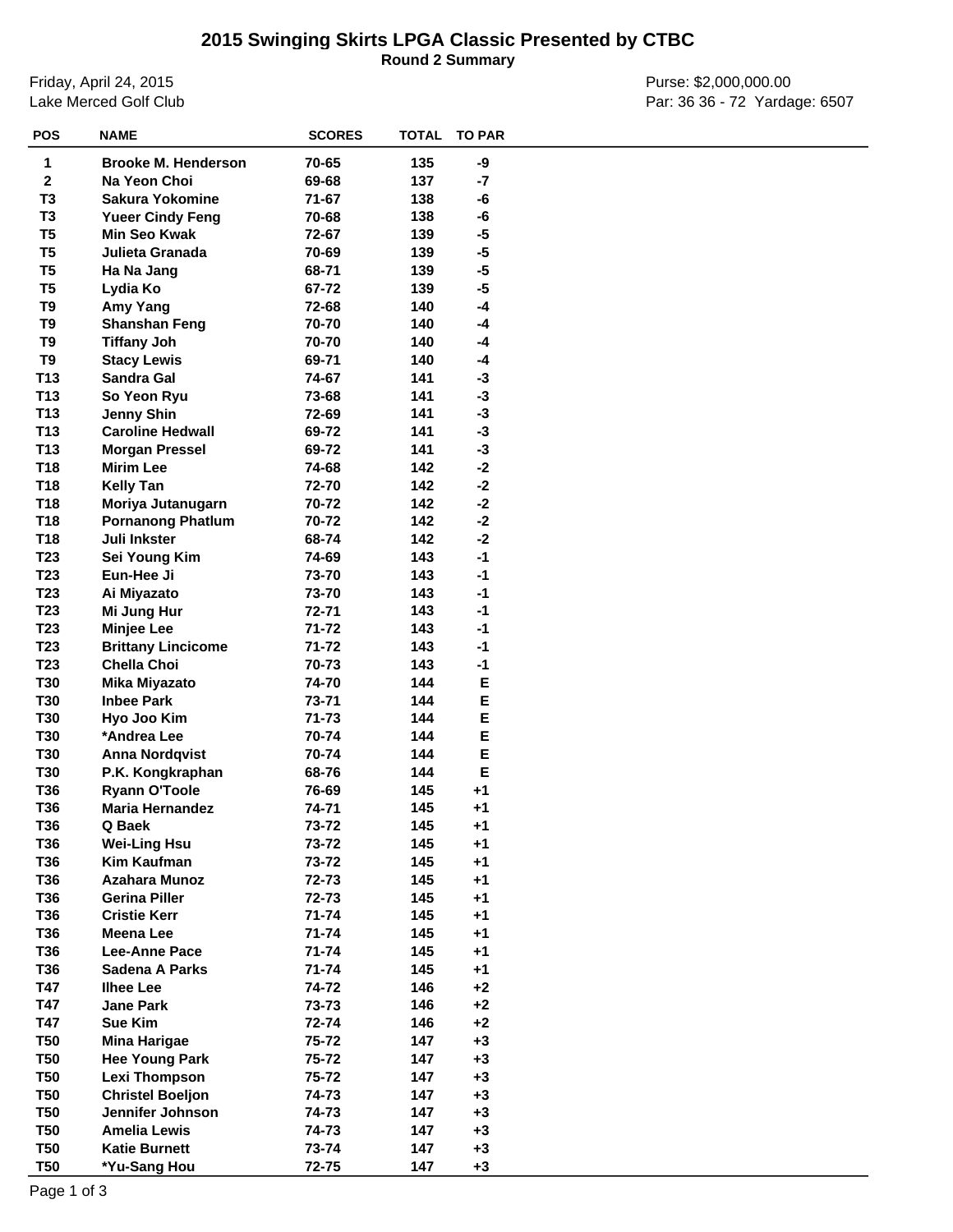## **2015 Swinging Skirts LPGA Classic Presented by CTBC**

**Round 2 Summary**

Friday, April 24, 2015 Lake Merced Golf Club

Purse: \$2,000,000.00 Par: 36 36 - 72 Yardage: 6507

| <b>POS</b> | <b>NAME</b>                  | <b>SCORES</b> |     | <b>TOTAL TO PAR</b> |  |
|------------|------------------------------|---------------|-----|---------------------|--|
| <b>T58</b> | Ariya Jutanugarn             | 78-70         | 148 | $+4$                |  |
| <b>T58</b> | Haeji Kang                   | 75-73         | 148 | $+4$                |  |
| <b>T58</b> | <b>Caroline Masson</b>       | 75-73         | 148 | $+4$                |  |
| <b>T58</b> | <b>Yu-Ling Hsieh</b>         | 74-74         | 148 | $+4$                |  |
| <b>T58</b> | <b>Danielle Kang</b>         | 74-74         | 148 | $+4$                |  |
| <b>T58</b> | <b>Dewi Claire Schreefel</b> | 74-74         | 148 | +4                  |  |
| <b>T58</b> | <b>Ashleigh Simon</b>        | 74-74         | 148 | $+4$                |  |
| <b>T58</b> | <b>Karrie Webb</b>           | 74-74         | 148 | $+4$                |  |
| <b>T58</b> | Amy Anderson                 | 73-75         | 148 | +4                  |  |
| <b>T58</b> | <b>Meng Chu Chen</b>         | 73-75         | 148 | $+4$                |  |
| <b>T58</b> | Kelly W Shon                 | 72-76         | 148 | $+4$                |  |
| T69        | <b>Katherine Kirk</b>        | 76-73         | 149 | $+5$                |  |
| T69        | <b>Hee Kyung Seo</b>         | 76-73         | 149 | $+5$                |  |
| T69        | <b>Michelle Wie</b>          | 75-74         | 149 | $+5$                |  |
| T69        | Carlota Ciganda              | 74-75         | 149 | $+5$                |  |
| T69        | <b>Karine Icher</b>          | 74-75         | 149 | $+5$                |  |
| T69        | <b>Candie Kung</b>           | 74-75         | 149 | $+5$                |  |
| T69        | <b>Alison Lee</b>            | 74-75         | 149 | $+5$                |  |
| T69        | I.K. Kim                     | 73-76         | 149 | $+5$                |  |
| T69        | <b>Laura Davies</b>          | 72-77         | 149 | $+5$                |  |
| T69        | <b>Sarah Jane Smith</b>      | 72-77         | 149 | $+5$                |  |
| T69        | <b>Simin Feng</b>            | 71-78         | 149 | $+5$                |  |
|            | Pernilla Lindberg            | 78-72         | 150 | <b>CUT</b>          |  |
|            | Yani Tseng                   | 76-74         | 150 | <b>CUT</b>          |  |
|            | <b>Mallory Blackwelder</b>   | 75-75         | 150 | <b>CUT</b>          |  |
|            | <b>Laura Diaz</b>            | 74-76         | 150 | <b>CUT</b>          |  |
|            | <b>Kris Tamulis</b>          | 74-76         | 150 | <b>CUT</b>          |  |
|            | <b>Sun Young Yoo</b>         | 74-76         | 150 | <b>CUT</b>          |  |
|            | <b>Christina Kim</b>         | 79-72         | 151 | <b>CUT</b>          |  |
|            | <b>Austin Ernst</b>          | 77-74         | 151 | <b>CUT</b>          |  |
|            | Lisa Ferrero                 | 77-74         | 151 | <b>CUT</b>          |  |
|            | *Su-Hyun Oh                  | 77-74         | 151 | <b>CUT</b>          |  |
|            | <b>Jennifer Song</b>         | 77-74         | 151 | <b>CUT</b>          |  |
|            | Pei-Yun Chien                | 76-75         | 151 | <b>CUT</b>          |  |
|            | Sarah Kemp                   | 76-75         | 151 | <b>CUT</b>          |  |
|            | *Mika Liu                    | 76-75         | 151 | <b>CUT</b>          |  |
|            | <b>Sydnee Michaels</b>       | 76-75         | 151 | <b>CUT</b>          |  |
|            | Mi Hyang Lee                 | 75-76         | 151 | <b>CUT</b>          |  |
|            | <b>Alison Walshe</b>         | 75-76         | 151 | <b>CUT</b>          |  |
|            | <b>Nannette Hill</b>         | 74-77         | 151 | <b>CUT</b>          |  |
|            | Xi Yu Lin                    | 74-77         | 151 | <b>CUT</b>          |  |
|            | <b>Catriona Matthew</b>      | 74-77         | 151 | <b>CUT</b>          |  |
|            | <b>Jackie Stoelting</b>      | 74-77         | 151 | <b>CUT</b>          |  |
|            | <b>Brooke Pancake</b>        | 72-79         | 151 | <b>CUT</b>          |  |
|            | <b>Beatriz Recari</b>        | 72-79         | 151 | <b>CUT</b>          |  |
|            | <b>Min Lee</b>               | 77-75         | 152 | <b>CUT</b>          |  |
|            | Giulia Sergas                | 77-75         | 152 | <b>CUT</b>          |  |
|            | <b>Dori Carter</b>           | 76-76         | 152 | <b>CUT</b>          |  |
|            | Joanna Klatten               | 76-76         | 152 | <b>CUT</b>          |  |
|            | <b>Mo Martin</b>             | 75-77         | 152 | <b>CUT</b>          |  |
|            | Danah Bordner                | 74-78         | 152 | <b>CUT</b>          |  |
|            | Thidapa Suwannapura          | 79-74         | 153 | <b>CUT</b>          |  |
|            | <b>Marina Alex</b>           | 78-75         | 153 | <b>CUT</b>          |  |
|            | *Kristen Gillman             | 77-76         | 153 | <b>CUT</b>          |  |
|            | <b>Brittany Lang</b>         | 77-76         | 153 | <b>CUT</b>          |  |
|            | Demi Runas                   | 77-76         | 153 | <b>CUT</b>          |  |
|            | Pei-Ying Tsai                | 76-77         | 153 | <b>CUT</b>          |  |